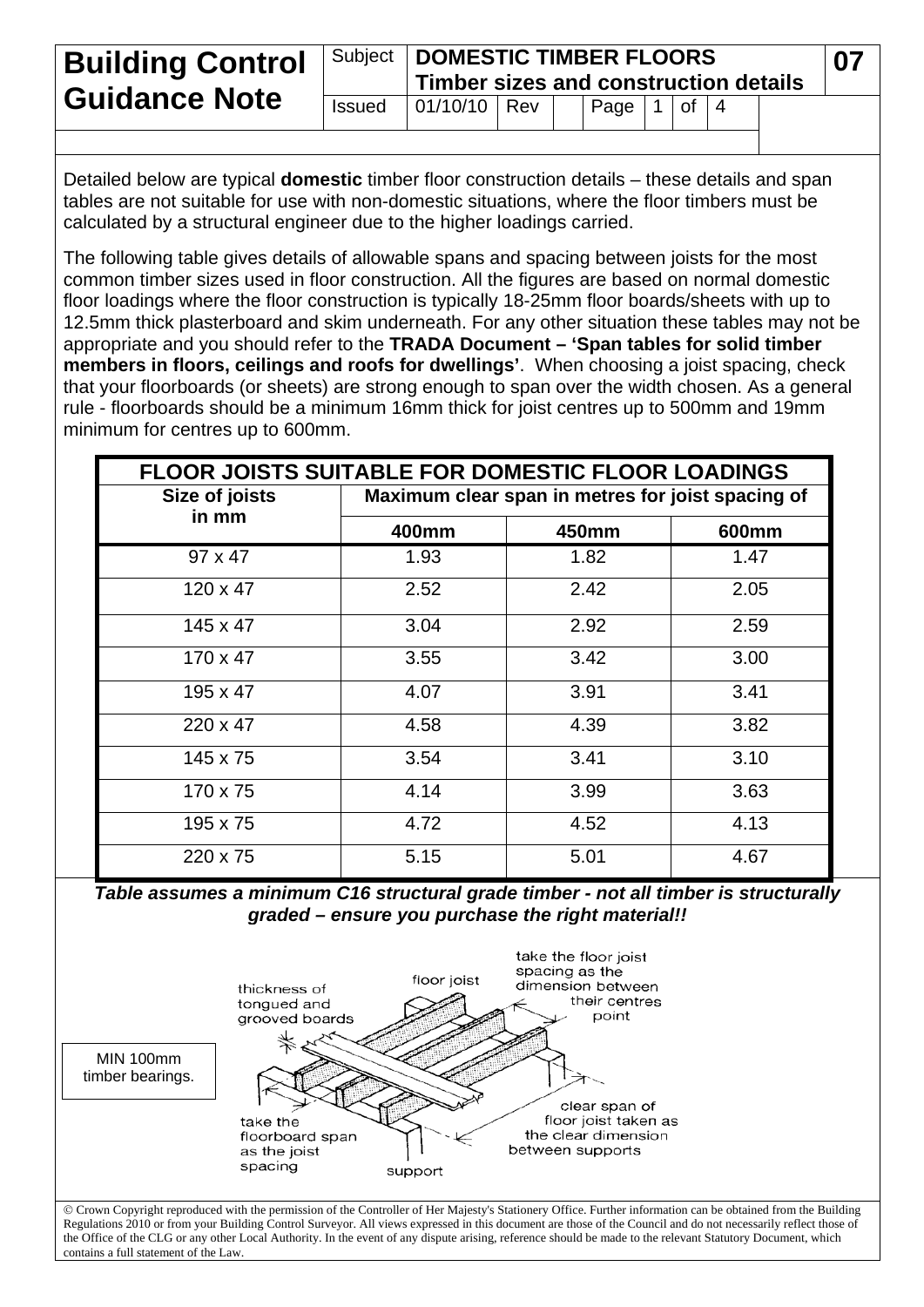| <b>Building Control</b> | Subject       |          | <b>DOMESTIC TIMBER FLOORS</b><br>Timber sizes and construction details |  |            |  |    | 07 |
|-------------------------|---------------|----------|------------------------------------------------------------------------|--|------------|--|----|----|
| <b>Guidance Note</b>    | <b>Issued</b> | 26/10/04 | l Revision                                                             |  | Page $ 2 $ |  | 0f |    |

## **When constructing timber floors you should also bear in mind the following points:-**

1. Floors are used to give lateral restraint to walls, and where the joists run parallel to the wall, straps need to be installed as shown in the detail below. Normally these straps have to be positioned every 2m along the wall, but up to 3m is acceptable where this is to allow the formation of a stairwell or similar floor opening - provided additional straps are fixed each side of the opening. The galvanised mild steel straps must have a minimum cross sectional area of 30 x 5mm



- 2. Around floor openings such as stairs, it will be necessary to install larger or double/ triple timber trimmers bolted together to carry the floor joists (see guide leaflet 6 for information). With all joined timbers supported by fully nailed proprietary joist hangers.
- 3. Floor joists must also be doubled up and bolted together under timber partition walls, and in bathrooms due to the weight of a filled bath additional joists must be provided under the bath.
- 4. Where the joists span over 2.5m, strutting is required to prevent joists twisting when loaded. For spans of between 2.5 and 4.5 m one row of strutting is needed, at the mid span position. For spans in excess of 4.5 m two rows of strutting will be required, positioned at the one third and two third span positions.

**Solid strutting** should be at least 38 mm thick timber extending to at least three quarters the joist depth e.g. 200 x 50mm joists would need at least 150 x 38mm timber used as strutting. **Herringbone strutting** if you are not using the proprietary galvanised steel systems, should be at least 38 x 38mm timber but can only be used where the spacing between the joists is less than three times the depth of the joist e.g. for a 150 x 50 joist, herringbone strutting can only be used up to a spacing of 450mm.

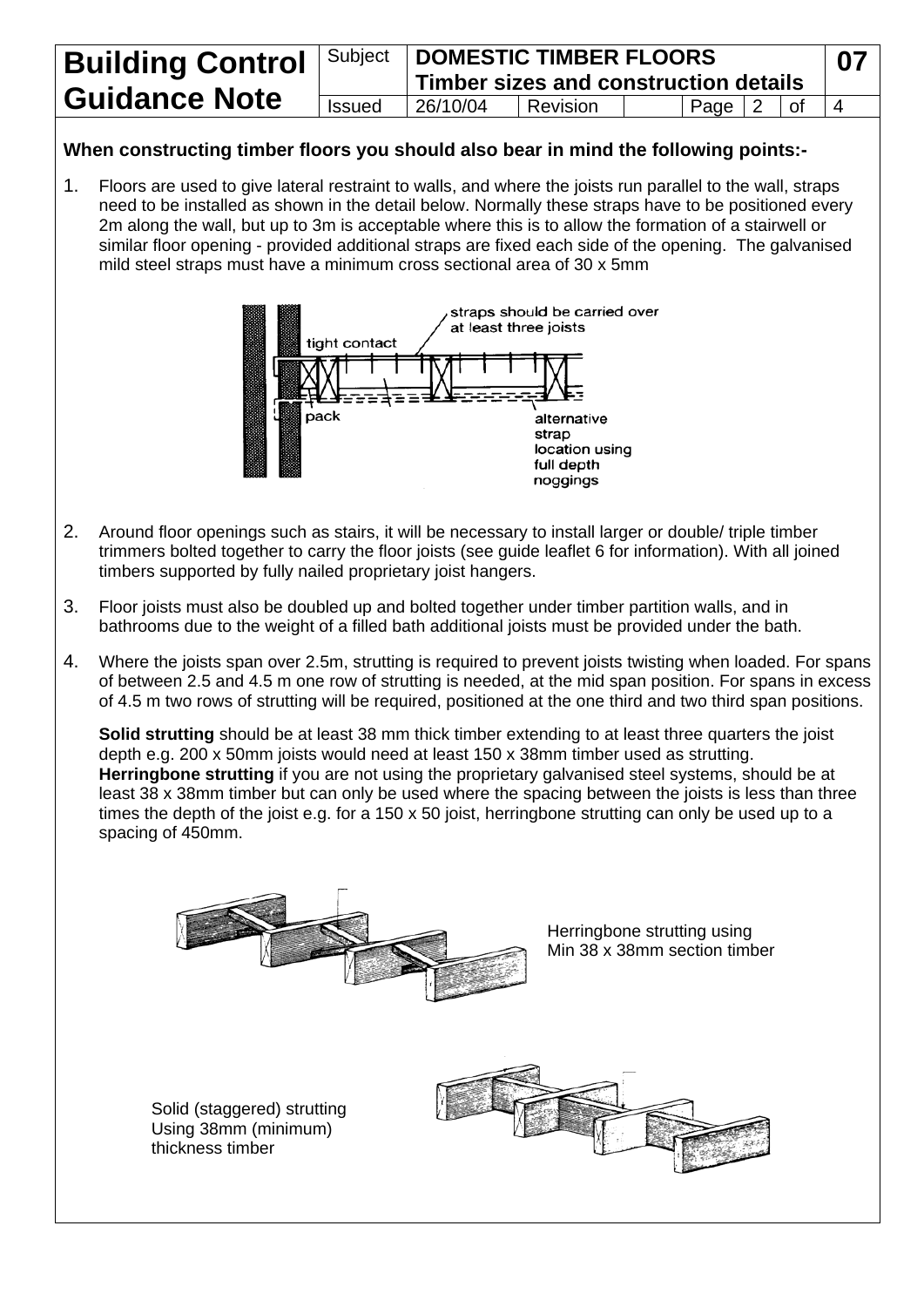|                      |               | <b>Building Control</b> Subject DOMESTIC TIMBER FLOORS<br>Timber sizes and construction details |          |  |                   |  |  |  |  |
|----------------------|---------------|-------------------------------------------------------------------------------------------------|----------|--|-------------------|--|--|--|--|
| <b>Guidance Note</b> | <b>Issued</b> | 26/10/04                                                                                        | Revision |  | $ $ Page $ 3 $ of |  |  |  |  |
|                      |               |                                                                                                 |          |  |                   |  |  |  |  |

## **Supporting joists on external and party walls:**

It is now a requirement to limit air leakage from the inside of buildings – one main area where this situation can be improved is to effectively seal the gaps around floor joists where they bear into the walls.

Also the new sound insulation regulations restrict the building-in of joists into party walls between dwellings, as they encourage sound transmission between properties.

#### *Therefore depending on the floor joists positions you must follow either of the details below: (except to party walls where building-in is not acceptable).*

# **Use Joist Hangers**

Only proprietary joist hangers must be used complying with BS 6178 Part 1 1999 or BS EN 845-1 and these must be installed in strict accordance with the manufacturer's recommendations.

Always check the actual requirements for the product you are using, but typical general rules will include –

- The hangers must be of the correct type for the strength of the blockwork being used. With the back plate of the hangers must be in contact with the face of the blockwork for the whole height of the hanger, and the hanger must be vertical.
- Joists must be accurately cut to length the maximum overall tolerance is 6mm.
- Do not load joists until at least 3 courses have been built over the flange and the mortar has set.
- Remember where the wall supporting the joists is over 3m long, special "restraint" type hangers (to BS 5628: Part 1) are required at a maximum of 2m centres, to provide lateral restraint to the wall itself.

# **Building-in the Joists**

Building-in joists will be acceptable **provided that –** 

- The wall itself **does not need to meet the requirements of E1** (sound insulation between dwellings i.e. party walls). It is unlikely the walls with built-in joists would pass the required sound tests.
- The joist is accurately cut to length so that while it does not extend into the cavity, it is fully supported by the full width of the leaf into which it is built.
- The masonry is accurately cut to allow an even mortar joint (of between 10mm and 15mm) all the way around the sides and tops of the joist. The mortar joint is to be struck or recessed, to allow the later installation of a good bead of silicon mastic between the blockwork and the joist. The silicon mastic bead must be sufficiently generous to cope with any anticipated shrinkage in both the masonry and the timber.
- The blockwork supporting the joists is accurately built to level (using cut blocks required). Ideally packers should not be used, but slate packers will be accepted provided they are accurately cut to the same width of the joist, have a total thickness of not more than 15mm and are recessed to the same depth as the mortar joint to receive the silicon mastic bead.
- The silicon mastic bead must be installed after both the joists and the masonry are reasonably dry. Ideally this should be done after the roof has been installed.

#### **However, please note that –**

- The use of expanding foam products **is not acceptable** as an alternative to silicon mastic.
- Special arrangements will need to be agreed when using laminated or timber engineered joists, as they do not have "square" ends. Generally, loose fitting packer pieces fixed in place with silicon mastic can be used to "square" up the ends, but please agree this with your Building Control Surveyor in advance. It is recommended that you notify your Building Control Surveyor once the silicon mastic has been installed, so that we can confirm this is satisfactory being covered up.